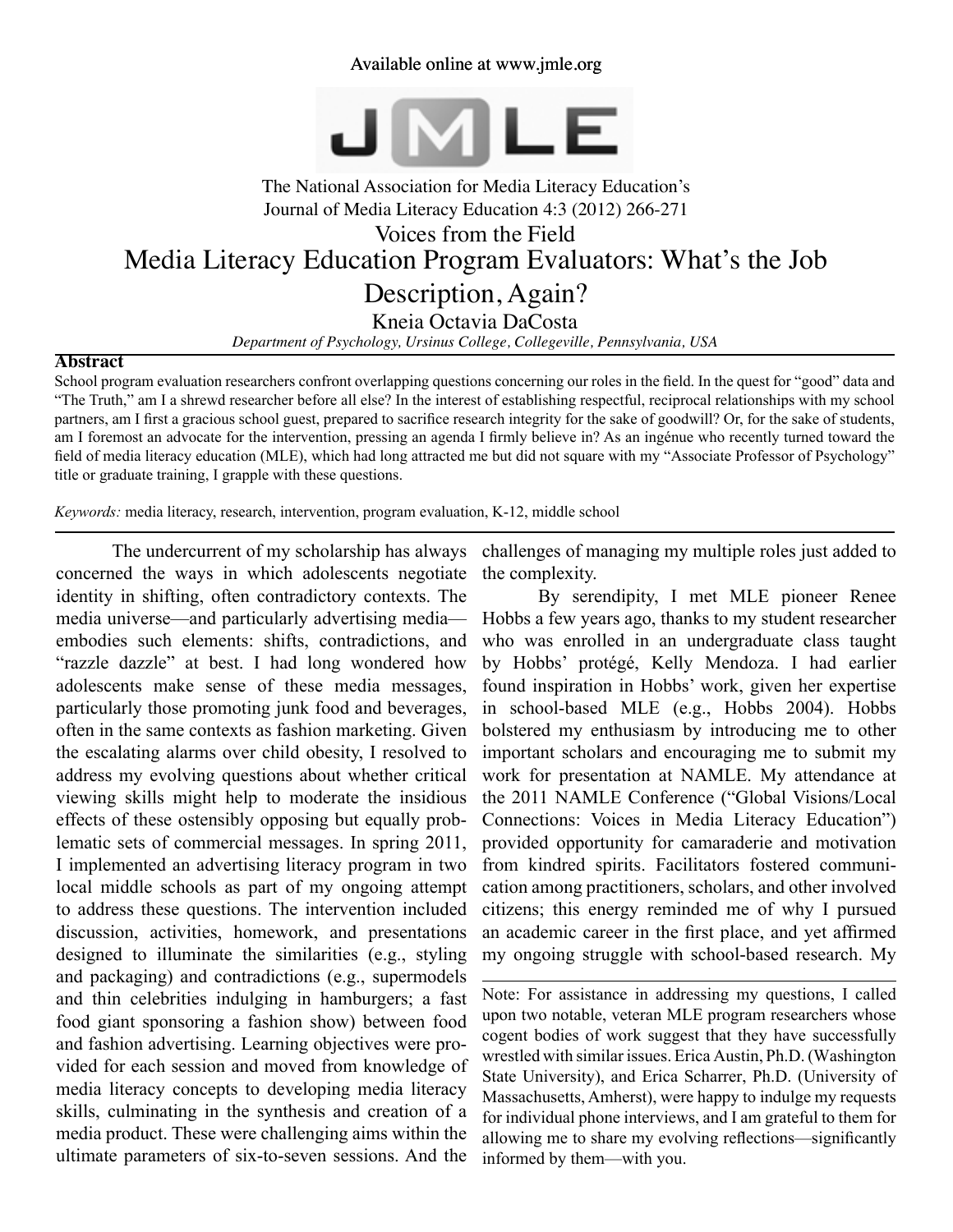session moderator, Lynda Bergsma, suggested that I speak openly with others in the field about my research issues, especially given my methodologically "isolated" status on campus. Her suggestion prompted the current reflection.

#### **The Researcher**

Erica Scharrer knows that, in efficacy studies, the control group is essential. So, what can we do in the likely event that we will encounter barriers to this crucial component of experimental design? Rather than surrendering research agendas, or sacrificing long-term school partnerships, this quandary catalyzed Scharrer's change in direction. Trained as a quantitative researcher, Scharrer found her methodological skills to be increasingly ill-suited to her research settings, particularly given small sample sizes. Over time, she has made room for qualitative approaches, allowing for mixed methodologies through which she can now attempt to decipher, rather than "control," the "noise" in the field (Scharrer 2005, 2006).

Control group challenges have many sources. Perhaps the participant numbers are far too low to allow for a control, as was the case in my school year 2010- 2011 (SY 10-11) fieldwork. Or perhaps the conflict arises from within the researcher, who questions her role. As Scharrer noted, if the MLE program evaluator believes in the efficacy of her "treatment," it can feel unethical to withhold treatment from other students. Yet, in order for the research findings to be truly scientific and "publishable," the use of a control group is wise. Scharrer proposes the use of a rotating control group, so that everyone ultimately has a turn (Erica Scharrer, pers. comm.).

Like many school employees, my partnering suburban school staff was familiar with research methods and understood the purpose of "control." Yet the two middle school principals exchanged glances whenever I referred to a "control group." This reaction came despite my manic plan to provide an *alternative* MLE program for the "control group" (a "placebo") not focused on my "special treatment" of juxtaposed food/beverage and fashion marketing literacy. This design not only promised more rigorous control, but also spared me the quandary noted by Scharrer. Of course, anyone who has stepped foot in a school knows that classrooms full of lively youth could never be "controlled." In this context, however, methodological control refers to those programmatic factors that the researcher can actually attempt to "control" as part of

the *design*, even in a natural setting. The principals' hesitation was not due to the exclusion of some students from the program opportunity, but rather because the design made the venture sound like an experiment. From researcher perspective, this was clearly the point. From school district perspective, however, there would be no "experimenting" on kids. No ethical person could question that stance.

Ultimately, my original design would have overwhelmed my resources, so I compromised and suggested that we invite the eighth graders to participate in the "pilot program" with the caveat that we would randomly select twenty-five who would participate. We would regard the remaining students as "survey-only," while taking care not to use the terms "experimental" and "control." As it turned out, we ultimately had only eighteen participants altogether (rather than the target fifty), and an additional two opted for the "surveyonly" condition. The school principals, in their usual supportive efforts, stated that they would attempt to solicit additional students for the survey-only sample. However, due to an apparent lack of interest, and my own hesitation about over-stepping my boundaries given the generous efforts already made my the school staff, no further students were found for the "control." So, in my case, "control" was long lost.

In contrast, Erica Austin secures large samples through many collaborations and connections with state agencies and individuals who are already wellconnected with the schools. As such, control groups are not a pressing barrier to her ability to make confident claims (see, e.g., Austin, Chen, and Grube 2006; Austin, Chen, Pinkleton, and Johnson 2006). However, Austin raised another issue in the challenge to maintain research integrity in these studies. Who will facilitate the MLE lessons, the researchers or the school teachers? The benefit of researcher facilitation is that they dutifully administer the program in a prescribed, standardized way. Benefits of teacher facilitation include that they not only have the pedagogical expertise and grounding in their school settings, but that they are the professionals who ideally would administer the program in the future. Seasoned teachers, however, may understandably desire tailoring lessons to their own preferences. While respecting this practice, the MLE program evaluator must somehow communicate the importance of research fidelity. Yet, this is another area in which we researchers might need to yield some "control."

However, we program researchers must also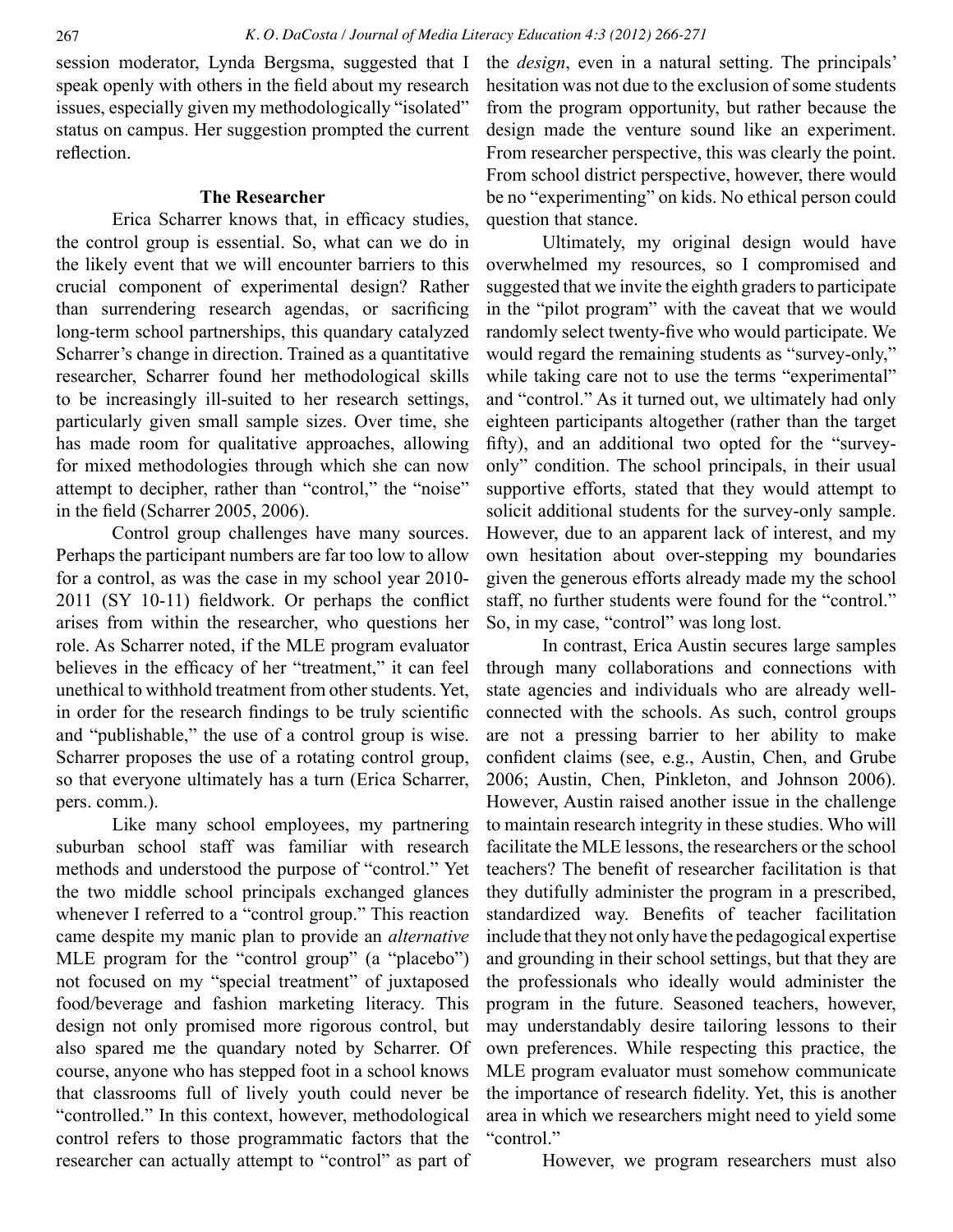yield scientifically legitimate results in order to suggest changes in practice or policy. Thus, we generally feel compelled to use the experimental method, which has been the gold standard of efficacy studies. In order to resolve these issues, the three of us independently expressed the need for sustained, respectful and reciprocal relationships with our school partners. In such a relational context, we could explain the need for mutually beneficial, meticulous research. This brings me to the next quandary.

# **The Faithful School Partner**

Scharrer is satisfied with the strong relationships she has established with her partnering schools. She credits the fact that these schools, near her university, have been "on board" since the beginning. That is, school administrators and their teams all "buy in" to the promise of the interventions. Furthermore, parents are also invested. These ideal connections, however, are not simply attributable to luck. She considers her research a form of community service as well as service learning for her undergraduate student program facilitators; thus, everyone benefits (Cooks and Scharrer 2006).

Austin's experience resonated with mine. For Austin, some years looked bleak in terms of securing a school partner. She has worked with a wide range of schools and has observed that some are understandably protective of students and hesitant about engaging in research if they are not certain that the school will actually benefit from the investigation. With many schools, finding a person who will advocate for you and the program is key to moving forward. This process depends to some extent on whether there is a clearly defined hierarchy and chain of command, or whether administrative leaders promote more autonomous decision-making on the part of their teachers and staff. Regardless of school structure, Austin reaffirmed that "success comes from persistence and relationship building" (Erica Austin, pers. comm.; see also Dinella, 2009). Scharrer, Austin, and I easily converged on this point.

Yet we cannot sidestep the constraints. Schools are pressured to perform at certain levels in multiple domains. They are frequently assessed, or preparing for formalized assessment. Consequently, many teachers sensibly believe that they cannot luxuriate in "experiments." Thus, we researchers must make the program fit. The match can be achieved by making explicit which academic standards are met by the curriculum, or tailoring the program so that it meets

standards (and other needs) while retaining the "effective ingredients" to which we are committed. Scharrer and Austin have consistently followed this strategy. I, too, independently came to these assumptions, given my knowledge of the constraints of public schools.

Like most organizations, schools are dynamic organisms, ebbing and flowing to their own needs and exigencies. Sometimes a research agenda simply does not fit, and this can happen on any given day. During our SY 10-11 programming, my research team encountered snow days, unexpected field trips and assemblies, and other setbacks. These events disrupted our carefully designed, short-term program. But this is the reality of the school situation. And if a curriculum cannot withstand the vicissitudes of the school day in order to be effective, then perhaps it is not worth consideration.

On the other hand, can we sidestep the other matter: if we do not garner "good" data, then is the enterprise in vain? I hope not, because such futility would mean that I have wasted the past decade of my academic career as I have persisted in partnering with schools in the midst of many disruptions in my data gathering and little "control" over the research setting. I have witnessed the benefits, as anecdotal as they might be. Full disclosure, however: I also have yet to amass publishable data.

With their school partners, both Austin and Scharrer are straightforward about the requirements for sound research and data integrity. Working with schools that have welcomed their interventions, they communicate the importance of establishing sound evidence to support the continuation of such programs. They do not skirt the issues; there is nothing ignoble in pursuing excellent methodology to yield information regarding best practices. I intuited this much in speaking to my partnering principals on these terms, and they respected my concerns. One cannot, however, talk a snowstorm out of appearing, or ask for a "time out" from the school calendar.

Despite the flawed process, our eighth grade participants were engaged and enlightened. Their posttest responses suggested less internalization of media body ideals and more skepticism of food, beverage, and fashion advertising. The care I took to maintain the partnership benefited the students, both the eighth graders and their collegiate facilitators.

# **The Student/Intervention Advocate**

I have an ambivalent relationship with our institutional review board (IRB). The IRB role in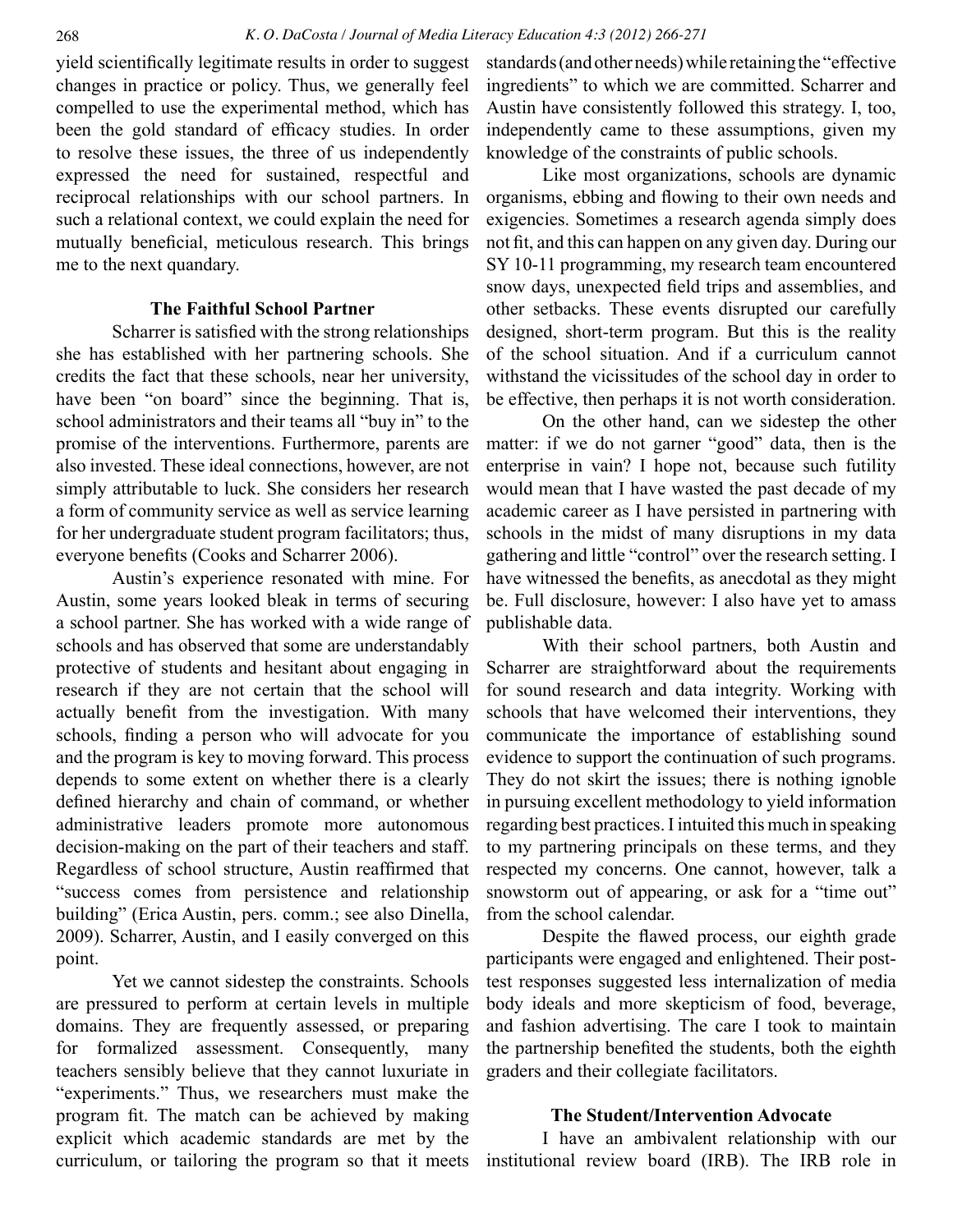research settings is essential, as the members ensure that investigators adhere to high ethical standards when working with human participants. Such expectations include special protection of minors and fairly obtained consent. I am grateful that my youth-focused research has been vetted by others according to ethical standards. However, I have frequently had my goals derailed by IRB members who are unfamiliar with the field, both academically and literally (i.e., school settings). Through Scharrer and Austin, I glimpsed difficulties encountered by other school researchers.

Austin noted that a particular dilemma for MLE researchers regards the very media we include as curricular texts through which students can develop critical viewing habits. These media are sometimes prohibited by the IRB. In her case, the protested images concerned tobacco and alcohol advertising. This censoring creates an ironic problem for us. Though we appreciate sensitive media appraisal, we cannot create effective programs with ineffective texts. Furthermore, we believe in "in vivo" experiments, wherein our students face real-world media (albeit "tempered" at our own discretion) within a student-empowering condition. These situations assist in the transfer of learning, an aim of MLE (Hobbs 2004). IRB scrutiny has occasionally frustrated Austin, but she has effectively negotiated proposals that would not significantly compromise her objectives. Her strategies have included the presentation of similar studies, and allowance for plenty of lead/ turnaround time.

I have been fortunate in having my media successfully pass through the critical gaze of board members, although not easily so. My steepest hurdle has been the inability to negotiate an acceptable informed consent process. Despite the schools' recommendations and my inclinations, my IRB rarely yields approval of more accommodating informed consent procedures.

For SY 10-11 programming, my IRB required parent informational meetings in order for students to qualify for participation. Given parents' busy schedules, one can imagine how this mandate impacted the number of returned consent forms. Furthermore, this directive might have penalized students whose parents could not attend for whatever reason, and it possibly undermined the judgment of school officials. Last fall, as I began SY 11-12 programming at a new site, members of my partnering urban school staff laughed when I mentioned mandatory parent meetings. Unless we intended to provide transportation for the few parents who had the time to attend, we would have no participants. Given my previous experience with field research in urban schools, I was unsurprised by this reaction. I strongly urged my IRB to consider my revised proposal to conduct the MLE program evaluation for the urban school *without* the mandatory meetings. Fortunately, they conceded—with minor compromises. I was pleased with this gesture of respect for school officials who know the circumstances of their students and their families.

As she explained during our interview last fall, Scharrer has had a different experience, though perhaps as distressing. On one hand, she is grateful that her institution allows for a departmental review process, which overcomes some of the barriers discussed above. Though the review is rigorous, it allows for individual consideration of circumstances and flexibility. The process sounds ideal. On the other hand, Scharrer's school partners are permissive regarding her curricular media, and she wonders whether there is too much accommodation when it comes to the images she proposes to share with students. She appreciates the lack of censorship, but would perhaps feel more reassured if there were some degree of protest. Neither school staff nor parents seemed especially concerned that the students would view violent (albeit relatively tame) images. They rationalized that the students often saw as much. Scharrer's unease, however, stemmed from the apparent acceptance of this "reality." Why does pervasive violence seem okay, when objectified bodies (in my curriculum), and alcohol/tobacco consumption (in Austin's case), do not? The same rationalization would seem to work in all three cases, as they are all areas for concern. Perhaps the marketing emphasis is problematic, as in the curricular focus I share with Austin. Austin did mention that an additional IRB concern was the potential for further harm should her research lead to marketing exploitation. Austin confronts these issues directly through her insightful investigations into the paradoxical/desirability effects of media literacy intervention using her Message Interpretation Process model (see, e.g., Austin, Pinkleton, and Funabiki 2007).

Ultimately, many MLE scholars and practitioners do not advocate censorship so much as student empowerment and fostering the cognitive and psychosocial potential of youth (Bergsma 2004; Center for Media Studies 2001). As student advocates, we intend to test programs that we believe to be worthwhile. Yet, believing in our intervention might be a methodological misdemeanor. Such investment has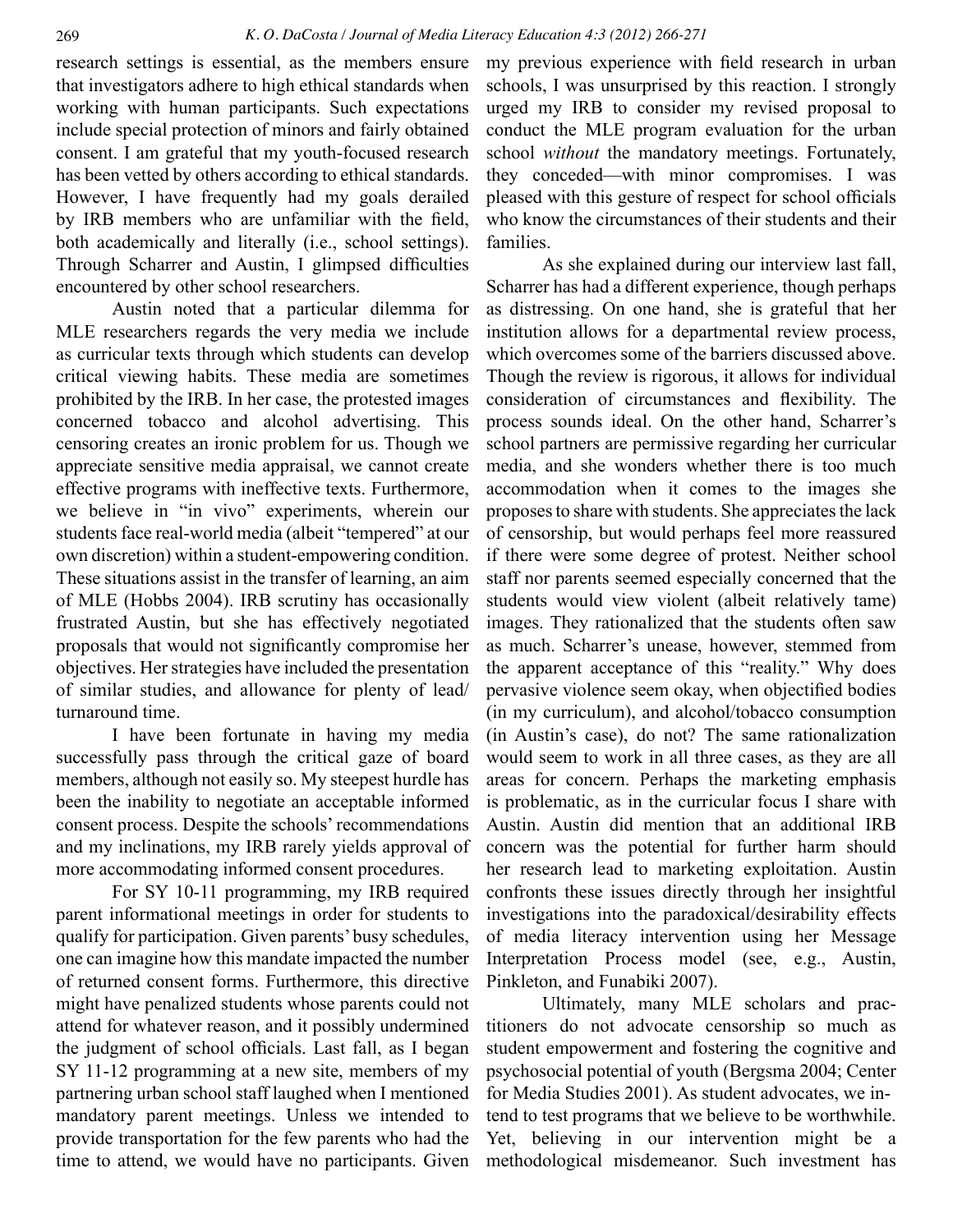traditionally been prohibited, and to admit it aloud conveys chutzpah at best, recklessness at worst. After all, "double-blind" experiments are used in treatment trials for good reason. And, should the experiment police ask us to produce our "objective experimenter" cards, I suspect that none of us could produce one. Furthermore, few of us would care to procure such badge of empirical "legitimacy."

# **Designed, on Board, and Officially Approved. Now What?**

This question encapsulates a "void" in our research, where, at least in reporting, we seem to move from methodological plan to results, with the periodic cursory description of the "intervention" somewhere in between. Doubtlessly, some of this curtailing comes from complying with word count limitations. As suggested throughout this essay, however, this "gap" represents an important layer of information. How do we actually implement our programs outside of a laboratory, how do we train our facilitators, what is the pedagogical philosophy, and, ultimately, how do we make this "work"?

I did not pursue these questions with Scharrer and Austin, because I have found that they have established transparent processes through which I could trace their research process from conceptualization to program design and implementation to analysis. I will briefly address undergraduate facilitator training, however, because it relates to my role as a student advocate.

Scharrer and I both involve undergraduate students as program facilitators in our work. Because program facilitation represents an integral part of a course she teaches, Scharrer is uniquely situated to document her students' training as effective MLE instructors. I, too, have attempted to record my detailed undergraduate training sessions. Upon recommendation by Renee Hobbs, I have instituted a parallel process wherein the future facilitators are trained using the very curriculum that they will implement with their middle school counterparts (Renee Hobbs, pers. comm.). This process is rewarding and empowering; my students have found the curriculum engaging and challenging, and they have been eager to promote similar excitement and enlightenment for our eighth graders. In turn, the middle school participants relate well to the college students, and both groups seem delighted by what they accomplish. I agree with Scharrer, as one of her most important concerns is "ensuring that the students—both groups—have a quality experience" (Erica Scharrer

pers. comm.). There is mutual learning taking place, and increased confidence for these emerging citizens (for more on this topic, see Cooks and Scharrer 2007).

## **Lessons Learned**

There is no tidy ending, of course; no clear job description. No clear prescription for prioritizing one role over another. Complex research matches a complex world. I have often despaired. But somehow I manage to regain the transcendent sense of purpose when I strike a balance in all three roles. This happened when I reconnected with my urban school partner for SY 11-12, and coordinated with an energetic new teacher who was thrilled to "experiment," (given my clearly outlined objectives and standards) and embraced well-trained student researchers. She was so impressed with the program that, as of this writing, she intends to integrate the experimental module into her regular media arts curriculum. My SY 10-11 fieldwork, the conversations with Scharrer and Austin, and the synergy of the NAMLE community undoubtedly contributed to a more successful global experience and ultimately restored my motivation. This re-ignition is needed to continue balancing my multiple roles as a MLE program evaluator and the many hats of a college professor.

# **References**

- Austin, Erica W., Meng-Jinn Chen, and Joel W. Grube. 2006. "How Does Alcohol Advertising Influence Underage Drinking? The Role of Desirability and Skepticism." *Journal of Adolescent Health* 38:376-384.
- Austin, Erica W., Yi-Chun Chen, Bruce E. Pinkleton, and Jessie Q. Johnson. 2006. "The Costs and Benefits of Channel One in a Middle School Setting and the Role of Media Literacy Training." *Pediatrics* 117:423-433. doi:10.1542/peds.2005- 0953.
- Austin, Erica W., Bruce E. Pinkleton, and Ruth P. Funabiki. 2007. "The Desirability Paradox in the Effects of Media Literacy Training." Communication Research 34(5): 483-506.
- Bergsma, Lynda J. (2004). "Empowerment Education: The Link between Media Literacy and Health Promotion." *American Behavioral Scientist* 48:152-164.
- Center for Media Studies. (2001). *Setting Research Directions for Media Literacy and Health*